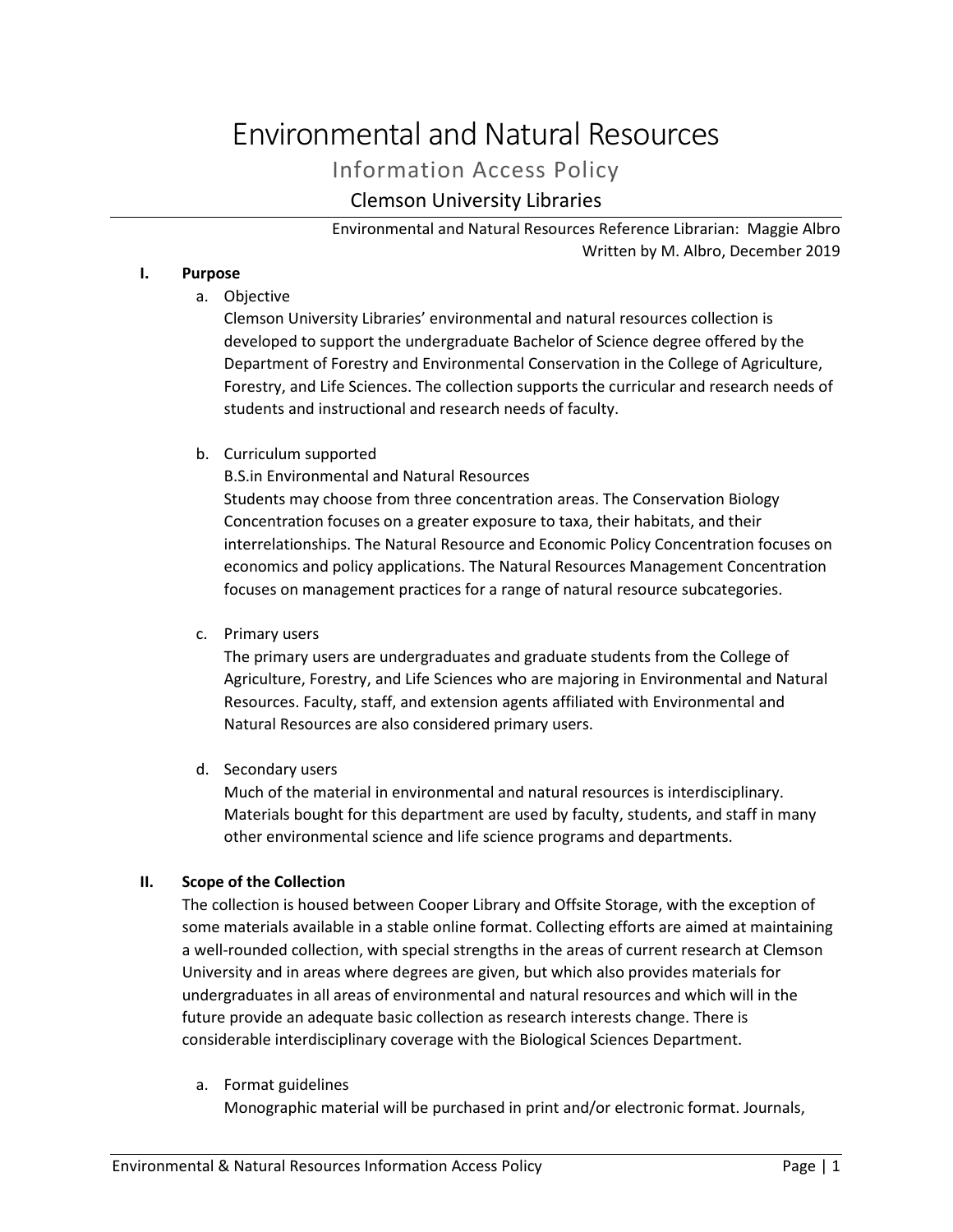handbooks, manuals, and encyclopedias will be in electronic format, if available. DVDs will be purchased as requested by the faculty.

b. Language guidelines

Primarily English-language materials will be selected. If materials in other languages are collected, they must generally contain information not readily available in English.

c. Geographical guidelines

A great deal of the material in Environmental and Natural Resources subject areas describes subjects which are dependent on geography. Emphasis is put on materials covering topics in the South or Southeast and other areas where Clemson has programs of interest.

d. Chronological guidelines

Most books considered for purchase are current; materials published prior to the most recent five years are purchased very selectively.

e. Types of materials excluded

The following materials will be excluded unless there is an extraordinary need and/or a specific request:

- i. Workbooks
- ii. Computer software
- iii. Rare materials
- iv. Textbooks

# **III. Subject Classifications Collected**

|     | <b>Primary Subject Classifications:</b>                                                                              |                    |
|-----|----------------------------------------------------------------------------------------------------------------------|--------------------|
|     | Natural history, general. Including nature<br>conservation, geographical distribution                                | QH 1 - QH 199.5    |
|     | Ecology                                                                                                              | QH 540 - QH 549.5  |
|     | Conservation of natural resources. Including land<br>conservation.                                                   | $S$ 900 – S 972    |
|     | Forestry. Conservation and protection. Including<br>forest influences, damage by elements, fires,<br>forest reserves | $SD 411 - SD 428$  |
| IV. | <b>Core Environmental and Natural Resources Journals</b><br>Agriculture and Natural Recources                        | Environmantal Scia |

| <b>Agriculture and Natural Resources</b> | <b>Environmental Science and</b> |
|------------------------------------------|----------------------------------|
| Chemosphere                              | Technology                       |
| Energy & Environment                     | Journal of Energy and Natural    |
| Environment International                | Resources                        |
| <b>Environmental Research</b>            | Journal of Environmental Science |
| Environmental Science and                | and Natural Resources            |
| Technology                               | Natural Resources & Environment  |
| International Journal of                 | Natural Resources & Technology   |
|                                          |                                  |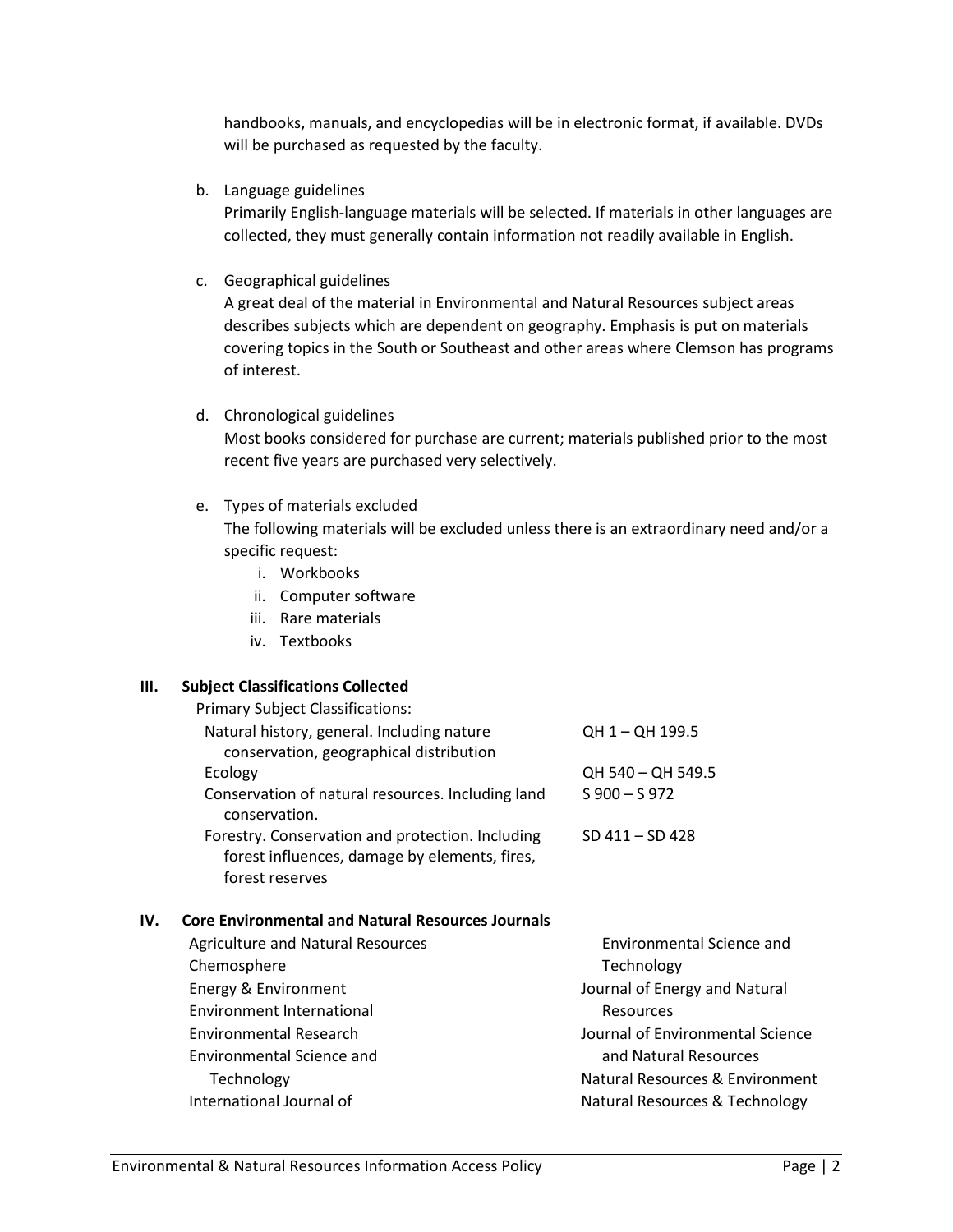Natural Resources Journal Natural Resources Research

Nature Climate Change Water Research

#### **V. Core Environmental and Natural Resources Databases and Indexes**

AGRICOLA Agricultural and Environmental Science Database (ProQuest) BioOne BIOSIS BIOSIS Current Contents Connect Ecology Abstracts Environment Abstracts **GreenFILE** 

**JSTOR** Nexis Uni Pollution Abstracts ProQuest Dissertations and Theses – Full Text Science Citation Index SciFinder Scholar TOXLINE TOXNET Web of Science

#### **VI. Access to Information not Available On-site**

a. Remote Storage

Online request forms and document delivery enable access to materials in Clemson Libraries' remote storage facilities within 24 business hours.

b. Interlibrary Loan

The primary access point for journals and secondary access point for books not owned or accessible by Clemson Libraries will be Interlibrary Loan. This service is free to Clemson University students, faculty, and staff.

c. PASCAL Delivers

The primary access point for books not owned or accessible by Clemson Libraries will be PASCAL Delivers. This service provides access to books owned by other academic libraries in the state of South Carolina and is free to Clemson University students, faculty, and staff.

# **VII. Selection Tools Used**

- a. Faculty and student requests and recommendations
- b. Course syllabi
- c. Major Environmental and Natural Resources journals
- d. Publishers' websites and catalogs
- e. An approval plan
- f. GOBI online database
- g. Circulation, Interlibrary Loan, and PASCAL Delivers activity

#### **VIII. Deselection Guidelines**

Monographic material, with an imprint of 15 years ago or earlier, which has not circulated for the last ten years, will be reviewed for deselection. Statistical reports are available for review of these titles. Due to the need to maintain materials for historical research and/or reference,